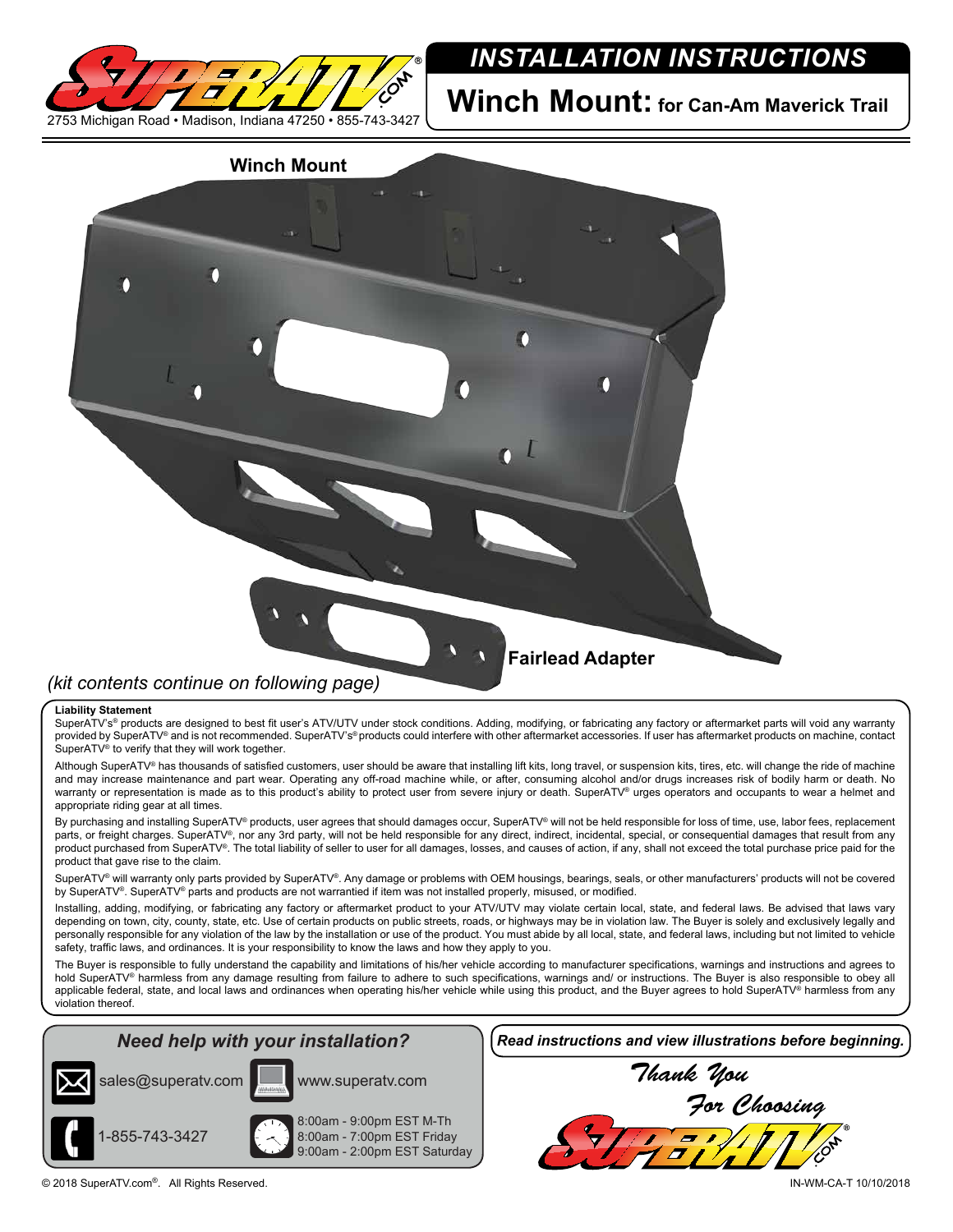



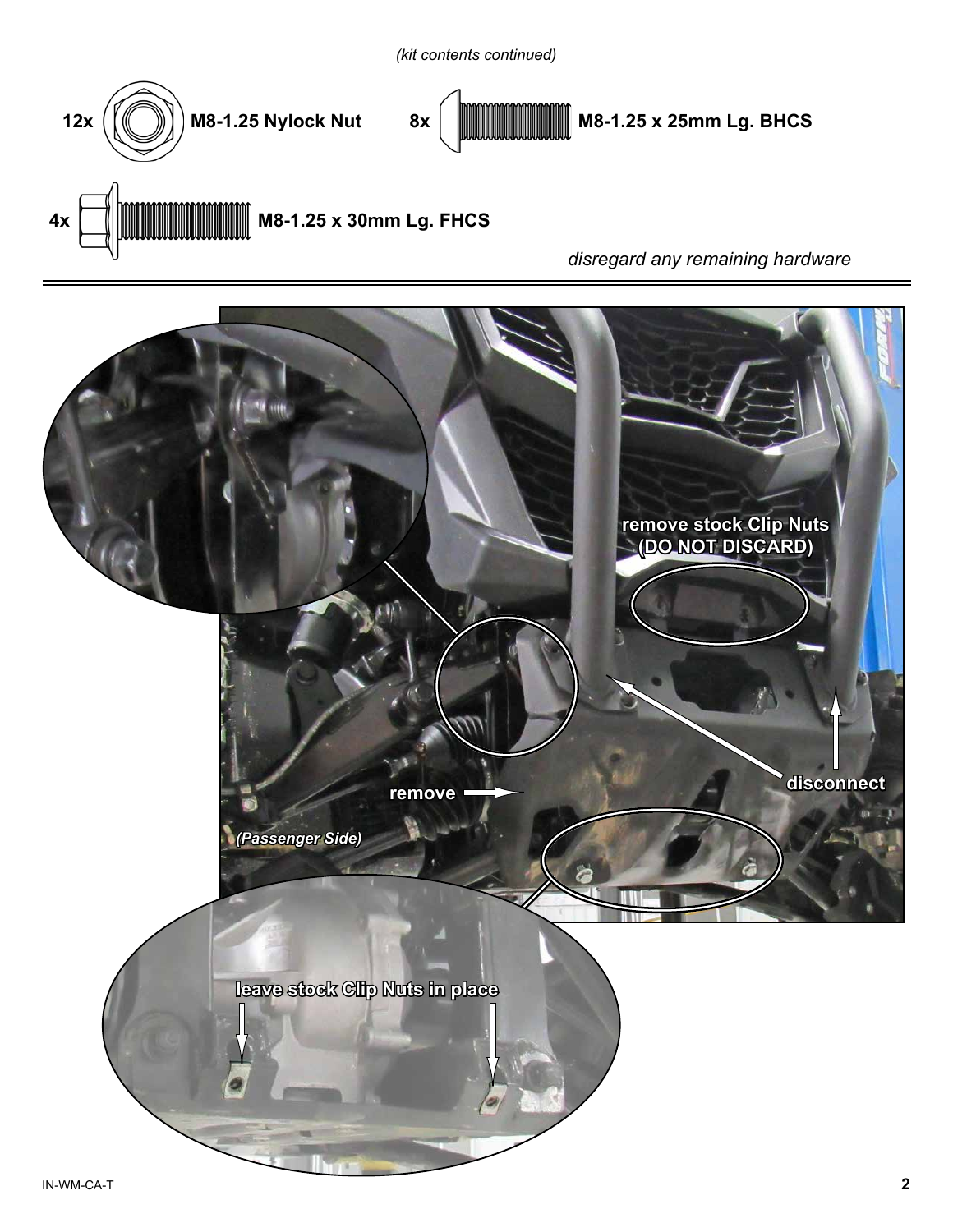

IN-WM-CA-T **3** - Install Winch to Winch Mount. Hardware included with Winch.